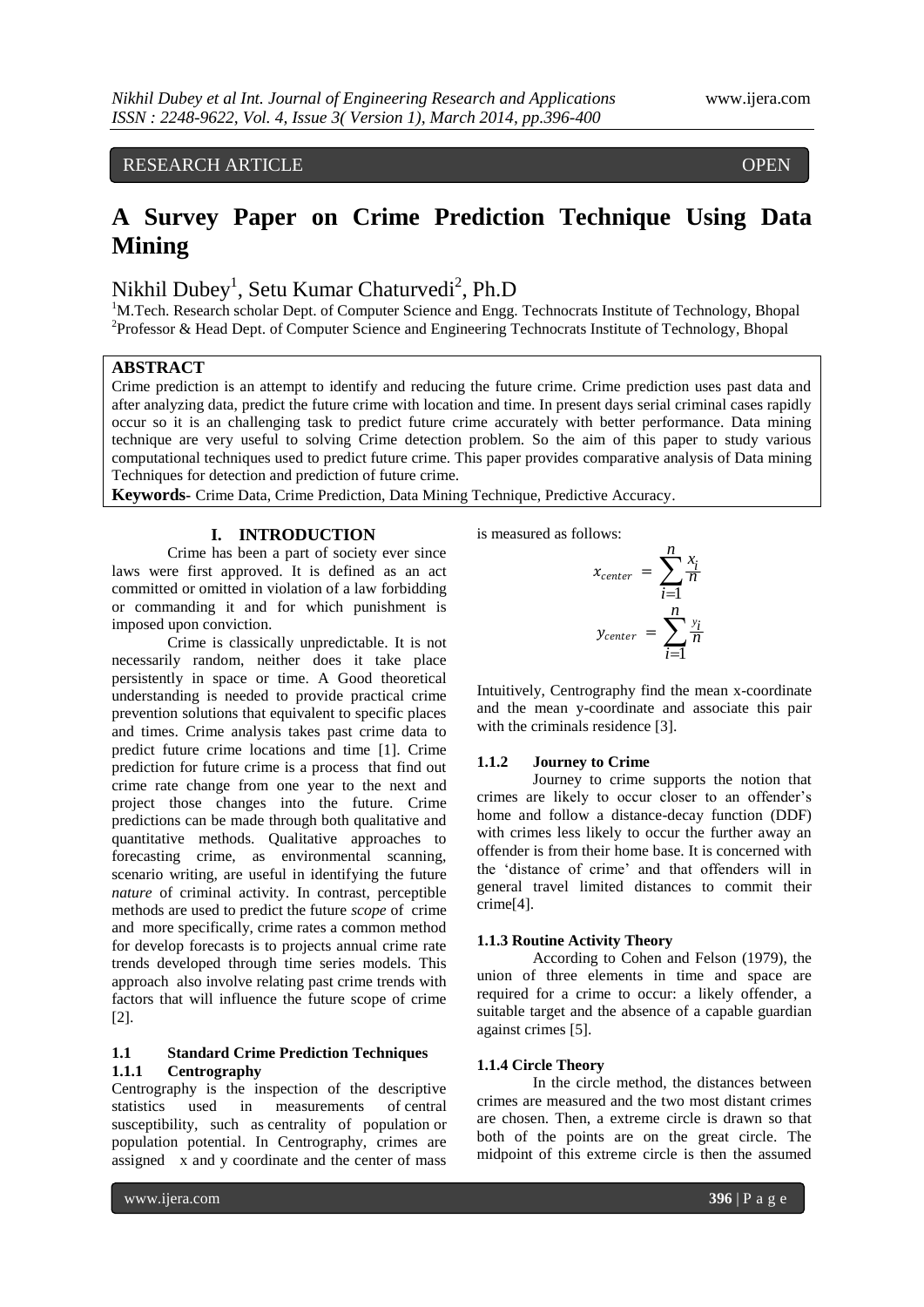location of the criminal's residence and the area bounded by the great circle is where the criminal operates. This model is computationally economical and easy to understand. Moreover, it is easy to use and requires very little training in order to master the technique. However it has some drawback.

For example, the area given by this method is often very large and other studies have shown that a smaller area success. Additionally, a few outliers can generate an even larger search area, thereby further slowing the police effort [6].

#### **1.2 Advantages of Crime Prediction Techniques:**

The advantages of crime prediction techniques are as follow:

- Visualize criminal network.
- Risk is reduced.
- Increase crime analysts work productivity.

## **1.3 Disadvantages of Crime Prediction Techniques:**

The disadvantages of crime prediction techniques are as follow.

- Unexpected occurrence.
- Takes lot of computational time.

#### **1.4 Challenges of Crime Prediction Techniques:**

The challenges of crime prediction techniques are as follow:

- Provide an accurate prediction for the location of the criminal.
- Collecting and managing large volumes of accurate data.
- Provide good performance by combining prior knowledge.
- Fast evolution of crime site data.
- Maintain effective crime analysis resource.

In the next section various data mining techniques for crime prediction are introduced.

## **II. DATA MINING TECHNIQUES FOR CRIME PREDICTION**

The goal of prediction is to forecast the value of an attribute based on values of other attributes. In the prediction techniques a model is first created based on data distribution and then model is used to predict future on unknown value. The basic data mining techniques are introduced which are used to predict crime.

- I. Support Vector Machine
- II. Multivariate Time Series Clustering
- III. Bayesian Network
- IV. Neural Network

V. Fuzzy Time Series

#### **2.1 SUPPORT VECTOR MACHINE**

Support Vector Machines were introduced by Vladimir Vapnik and colleagues. The first main paper seems to be (Vapnik, 1995) [7].

Support Vector Machines (SVM) have recently gained prominence in the field of machine learning and pattern classification. Classification is achieved by realizing a linear or non-linear separation surface in the input space.

Hot-Spots Prediction Using Support Vector Machine [8]. This technique used Support vector Machine for Crime prediction and experiment the following approach: for a given percentage of the data and a predefined level of crime rate, we select a subset of the crime dataset to label; and then based on the predefined level of crime rate, specify a class label to each data point in the selected set. The data points which have the crime rate above the predefined rate are positive or members of hotspot class and data points with crime rate below the predefined rate are negative or non-members of hotspot class. Then this labelled data set will be used as the training set in SVM classification. To select a given percentage of the data to be labelled, we use the k-median clustering algorithm. Then, compare the result when the same percentage of the data is selected randomly.

The Technique shows that one class SVM gives good result when appropriate algorithm is choosen. Based on different experiment it is concluding that SVM form appropriate approach to hot spot crime prediction and k-means clustering algorithm for data selection.

### **2.2 MULTIVARIATE TIME SERIES CLUSTERING:**

A multivariate time series is a flow of data points, computed typically at successive points in time spaced at uniform time intervals.

A Multivariate Time Series Clustering Approach for Crime Trends Prediction [9].In this technique, a approach for multivariate time series clustering technique based on dynamic time wrapping and parametric Minkowski model has been proposed

to find similar crime trends. Since all types of crime do not have equal weightage, for example, murder will have more weightage over kidnapping and hurt. DTW together with Parametric Minkowski model is used to consider the weightage scheme in the clustering algorithm. In parametric Minkowski model, the distance function is defined by a weighted version of the Minkowski distance measure. The parameters for this model are the weights in different dimensions.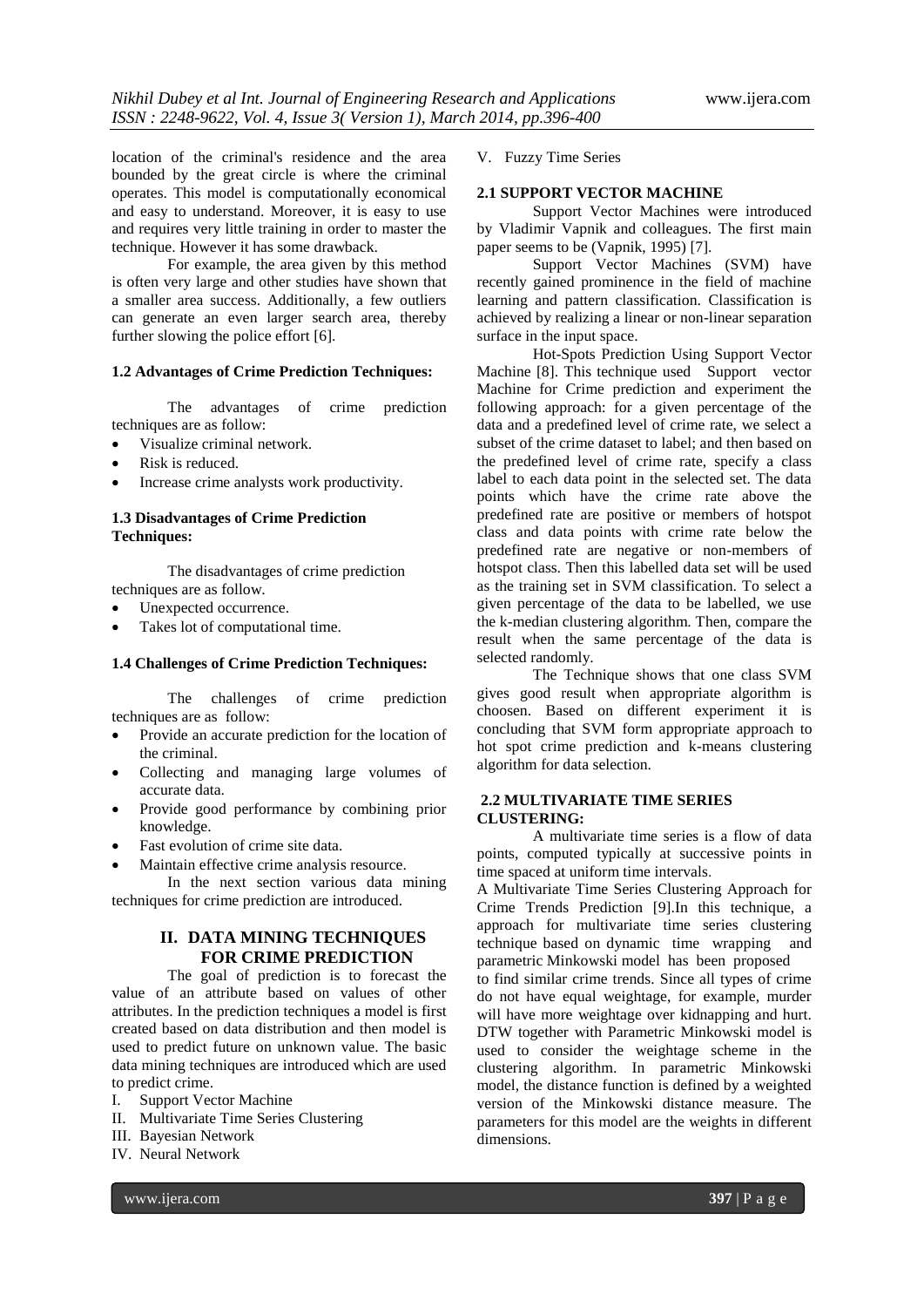The effectiveness of technique has been Illustrated in depth on Indian crime dataset provided by the Indian National Crime Records Bureau The technique Multivariate Time Series Clustering based on Dynamic Time Wrapping and Minkowski model are efficient for finding similar crime trend and also predict them properly.

### **2.3 BAYESIAN NETWORK**

A Bayesian network, belief network, Bayes network, or probabilistic directed acyclic graphical model is a [probabilistic graphical model](http://en.wikipedia.org/wiki/Graphical_model) (a type of [demographical model\)](http://en.wikipedia.org/wiki/Statistical_model) that represents a set of [random variables](http://en.wikipedia.org/wiki/Random_variables) and their [conditional](http://en.wikipedia.org/wiki/Conditional_independence)  [dependencies](http://en.wikipedia.org/wiki/Conditional_independence) via a [directed acyclic graph.](http://en.wikipedia.org/wiki/Directed_acyclic_graph) Bayesian networks are [directed acyclic graphs](http://en.wikipedia.org/wiki/Directed_acyclic_graph) whose [random](http://en.wikipedia.org/wiki/Random_variables)  [variables](http://en.wikipedia.org/wiki/Random_variables) represent nodes in the [Bayesian](http://en.wikipedia.org/wiki/Bayesian_probability) sense: they may be perceptible quantities, [untapped variables,](http://en.wikipedia.org/wiki/Latent_variable) unknown parameters or supposition. Edges represent conditional dependencies, nodes that are not connected represent the variables that are [conditionally independent](http://en.wikipedia.org/wiki/Conditional_independence) of each other. Each node is link with a [probability function](http://en.wikipedia.org/wiki/Probability_function) that takes as input a particular set of values for the nodes [parent](http://en.wikipedia.org/wiki/Glossary_of_graph_theory#Directed_acyclic_graphs) variable and relinquish the probability of the variable represented by the node [10].

A Novel Serial Crime Prediction Model Based on Bayesian Learning Theory[11]. This technique introduce a novel serial crime prediction model using Bayesian learning theory. Author mainly studied the factor related to geographic report. For each factor, by using a discrete distance decay function which derives from the crime prediction theory Journey to Crime, create a geographic profile which is a probability distribution of being the next crime site on known geographical locations. The concluding prediction is made by combining all geographic profiles weighted by effect functions which can be adjusted adaptively based on Bayesian learning theory.

By testing this technique on a crime dataset of a serial crime happened in Gansu, China, can successfully capture the offender's intentions and locate the neighborhood of the next crime scene

The working step of this technique are as follow.

(1) Download the map of Baiyin city from Google.

(2) Make the populated parts of the map gridded into number of rectangles with the same size which will help a lot to calculate the distribution in (3).

(3) Make the geographic portrait of each factor selected above by the discrete distance decay function.

(4) With the first  $k_{th}$  (k≥1) crime sites known, we combine each factor's geographic profile by the dynamic prediction model .

(5) Set the threshold of accept probability of final geographic profile,  $P_{\theta}$ . And plot the area where the probability is greater than threshold.

(6) Back to step (4) if *k* is not the maximum number of crime.

The result of this technique is impressive and prediction accuracy is very high. This approach efficiently use geographical factor of crime and used them for future prediction.

#### **2.4 ARTIFICIAL NEURAL NETWORK**

In 1943, McCulloch and Pitts, gives the first model of artificial neuron. According to Nigrin, A neural network is a circuit composed of a very large number of s processing elements that are called Neuron. Each element works only on local information. Furthermore each element operates nonparellerliy, thus there is no system clock.

Predicting the geo-temporal variations of crime and disorder[12]. This technique introduces for crime incident prediction by concentrate on geographical areas of concern that outshine traditional policing boundaries. The computerized procedure employ a geographical crime incidence-scanning algorithm to identify clusters with relative high levels of crime hot spots. This collection gives sufficient data for training artificial neural networks (ANNs) capable of modeling trends within them. The approach to ANN specification and assessment is enhanced by application of a novel approach, the Gamma test.

The results of this technique are satisfactory using artificial neural network and gamma test provide the facility to predict future crime.

#### **2.5 FUZZY TIME SERIES**

The Fuzzy time series forecasting was originally originate by Song & Chissom. They proposed it in a series of papers to forecast student enrolments at the University of Alabama. The Fuzzy time series models developed by Song and Chissom were associated by high computational overheads due to complex matrix operations [13]. To reduce the computational overhead, Chen [14] simplified the process and proposed a simplified model that includes only simple arithmetic operations.

Applicability of Soft computing technique for crime Forecasting A Preliminary Investigation [15] In this technique, Author investigated applicability of Fuzzy Time series technique for crime forecasting. The scope of present technique is limited to probe the suitability of fuzzy time series method to predict the crime and to provide practical computational techniques. In this study, seventeen years actual historic crime data of Delhi city have been used and implemented the Fuzzy Time Series method on three different sets of universe of discourses obtained by partitioning it into five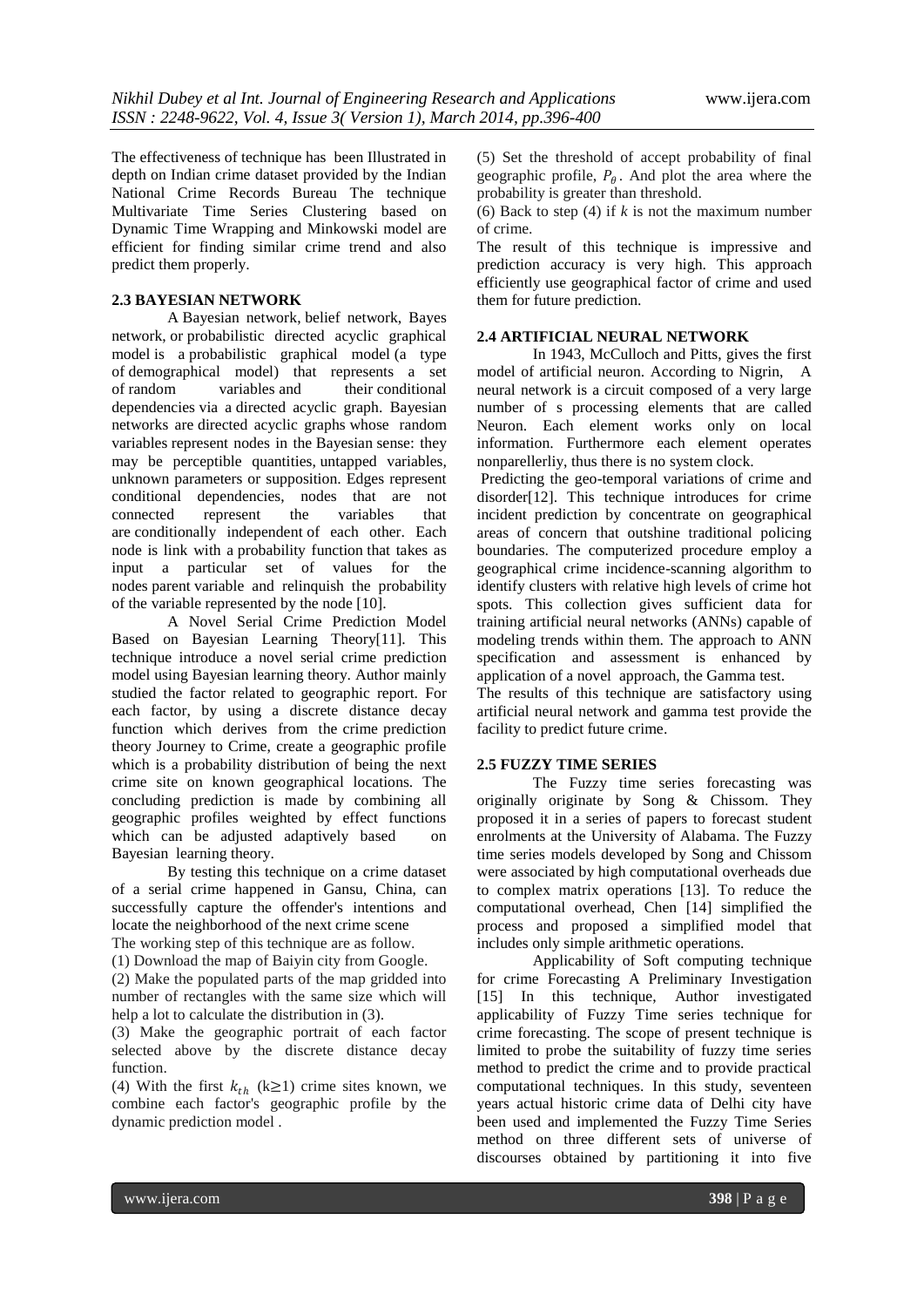intervals (Scheme-I), ten intervals (Scheme-II) and twenty intervals (Scheme-III). The computed forecast shows good accuracy. The result of this technique are satisfactory for predicting the future crime. The

approach used in this technique are also worked properly even if some data are not available.

In the next section the observation of the survey are presented.

| S.no           | Approach                                             | Concept                                                                                         | <b>Predictive</b><br><b>Accuracy</b>                                   | <b>Performance</b>                                                                  | <b>Disadvantage</b>                              |
|----------------|------------------------------------------------------|-------------------------------------------------------------------------------------------------|------------------------------------------------------------------------|-------------------------------------------------------------------------------------|--------------------------------------------------|
| $\mathbf{1}$   | <b>Support Vector</b><br>Machine <sup>[8]</sup>      | Find a linear hyper<br>plane (decision<br>boundary) that will<br>separate the data.             | Provide good<br>accuracy almost all<br>cases.                          | Less over fitting,<br>robust to noise.                                              | Computationally<br>expensive, thus<br>runs slow  |
| $\overline{2}$ | Multivariate<br><b>Time Series</b><br>Clustering [9] | Based on<br>Minkowski model                                                                     | Prediction is good                                                     | Perform good even<br>when dimensions<br>has different<br>significance               | Dimension<br>should have<br>equal weight<br>age. |
| $\overline{3}$ | Bayesian<br><b>Network</b><br>$[11]$                 | Based on bayes<br>Theorem.                                                                      | Depend on<br>Geographical Factor<br>So Predictive<br>Accuracy is high. | Provide good<br>performance by<br>Combine prior<br>knowledge with<br>observed data. | Totally depend<br>on selection of<br>parameter.  |
| $\overline{4}$ | Artificial<br>Neural<br>Network[12]                  | Information<br>processing occurs<br>at many simple<br>Processing<br>elements called<br>neurons. | Prediction accuracy<br>is generally high.                              | Fast evaluation of<br>the learned target<br>function.                               | Taking long<br>training time.                    |
| 5              | <b>Fuzzy Time</b><br>Series $[16]$                   | Based on fuzzy<br>logic (truth values<br>between $0.1$ ).                                       | Provide better<br>prediction if some<br>data are not available.        | Perform better in<br>time space or state<br>space condition.                        | Result are<br>effected by<br>various factors.    |

## **III. COMPARATIVE ANALYSES:**

#### **Table 1: Comparative Analysis of various Data mining Techniques**

Table 1 shows the comparative analysis of various data mining technique introduced in this paper. Each technique have different concept for predicting the crime. Column 3 shows the concept of each technique, In the column 4 and 5 comparison is made based on predictive accuracy and performance and in the last column disadvantages of each technique are shown.

#### **IV. CONCLUSION**

The Data mining prediction techniques discuss in this paper are capable to enhance the accuracy, performance, speed of predicting the crime. These techniques are effectively identify common pattern by comparing current and past crime data and predict the future value. It's the basic step towards the Crime Prediction have been taken with demonstration and manipulation.

## **V. FUTURE SCOPE**

In this paper, we introduce various data mining technique used in crime prediction these technique are capable for accurately predict the future crime but they also have some disadvantage. In the future work we will try to overcome disadvantages of these technique.

#### **REFERENCES**

- [1] Chung-Hsien-Yu, MaxW.Ward, Melissa Morabito, and Wei Ding. "*Crime Forecasting Using Data Mining Techniques"* 11th International Conference on Data Mining pp. 779-786, IEEE 2011.
- [2] Stephen Schneider, Ph.D. *"Predicting Crime: A Review of The Research"* Research and Statistics Division 2002.